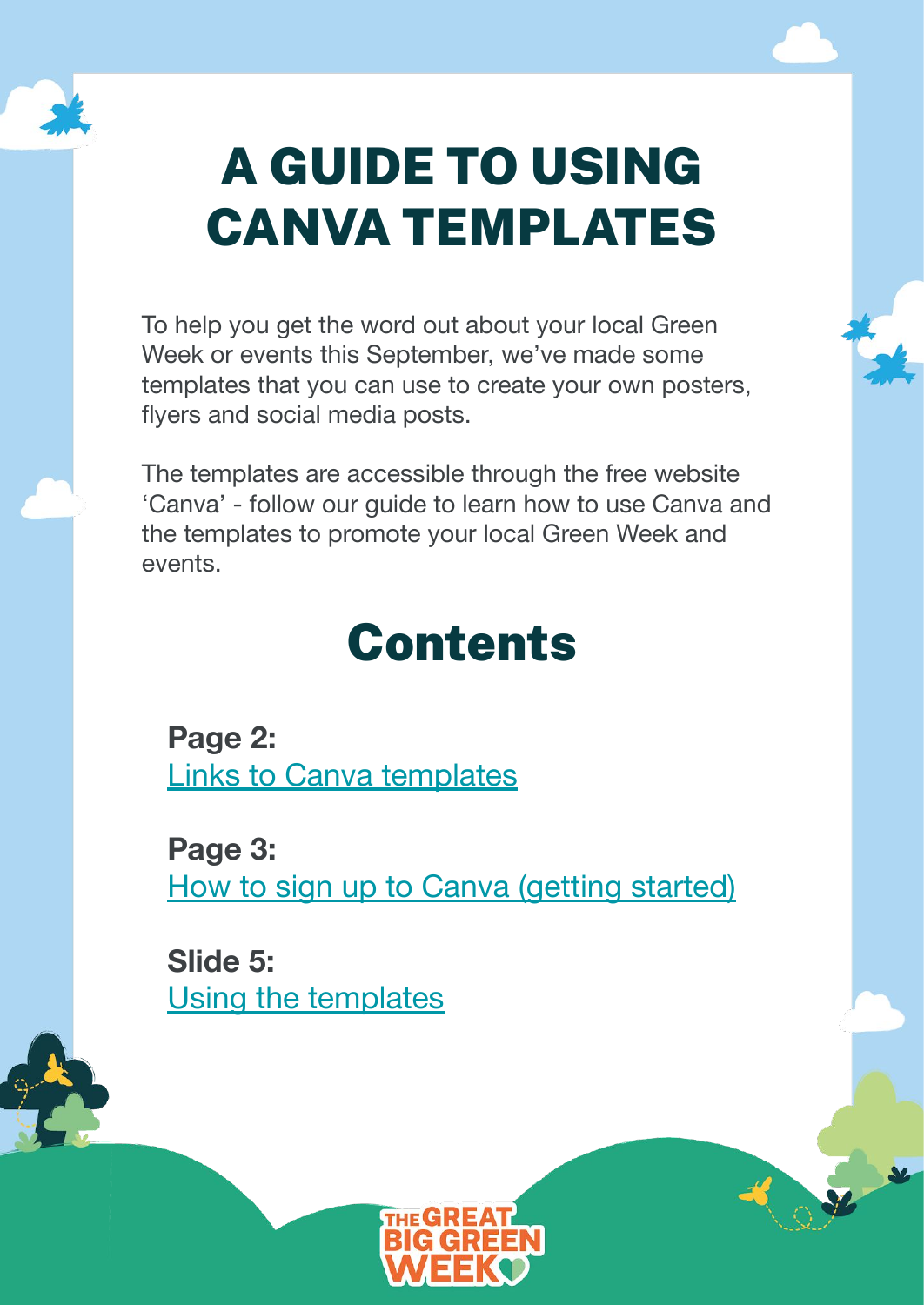<span id="page-1-0"></span>

#### **Canva templates**

There are a range of editable templates available for you to create social media posts and posters to promote your local Green Weeks and events.

These are all available in our [Communications Pack for](https://docs.google.com/presentation/d/1_-U0dF1E5EkFenIh4S1moGyEecjfaSVOShuJSDFM8UY/edit?usp=sharing) [Organiser,](https://docs.google.com/presentation/d/1_-U0dF1E5EkFenIh4S1moGyEecjfaSVOShuJSDFM8UY/edit?usp=sharing) and can be found here:

#### **EVENT PROMOTION**

- Social media template
	- [option 1](https://docs.google.com/presentation/d/1_-U0dF1E5EkFenIh4S1moGyEecjfaSVOShuJSDFM8UY/edit#slide=id.g12600c17757_0_0)
	- [option 2](https://docs.google.com/presentation/d/1_-U0dF1E5EkFenIh4S1moGyEecjfaSVOShuJSDFM8UY/edit#slide=id.g12600c17757_0_33)
- Poster template
	- [option 1](https://docs.google.com/presentation/d/1_-U0dF1E5EkFenIh4S1moGyEecjfaSVOShuJSDFM8UY/edit#slide=id.g12600c17757_0_11)
	- [option 2](https://docs.google.com/presentation/d/1_-U0dF1E5EkFenIh4S1moGyEecjfaSVOShuJSDFM8UY/edit#slide=id.g12600c17757_0_62)

#### **GREEN WEEK PROMOTION**

- [Social media template](https://docs.google.com/presentation/d/1_-U0dF1E5EkFenIh4S1moGyEecjfaSVOShuJSDFM8UY/edit#slide=id.g12600c17757_0_6)
- [Poster template](https://docs.google.com/presentation/d/1_-U0dF1E5EkFenIh4S1moGyEecjfaSVOShuJSDFM8UY/edit#slide=id.g12600c17757_0_16)





To find out more head to your website or so

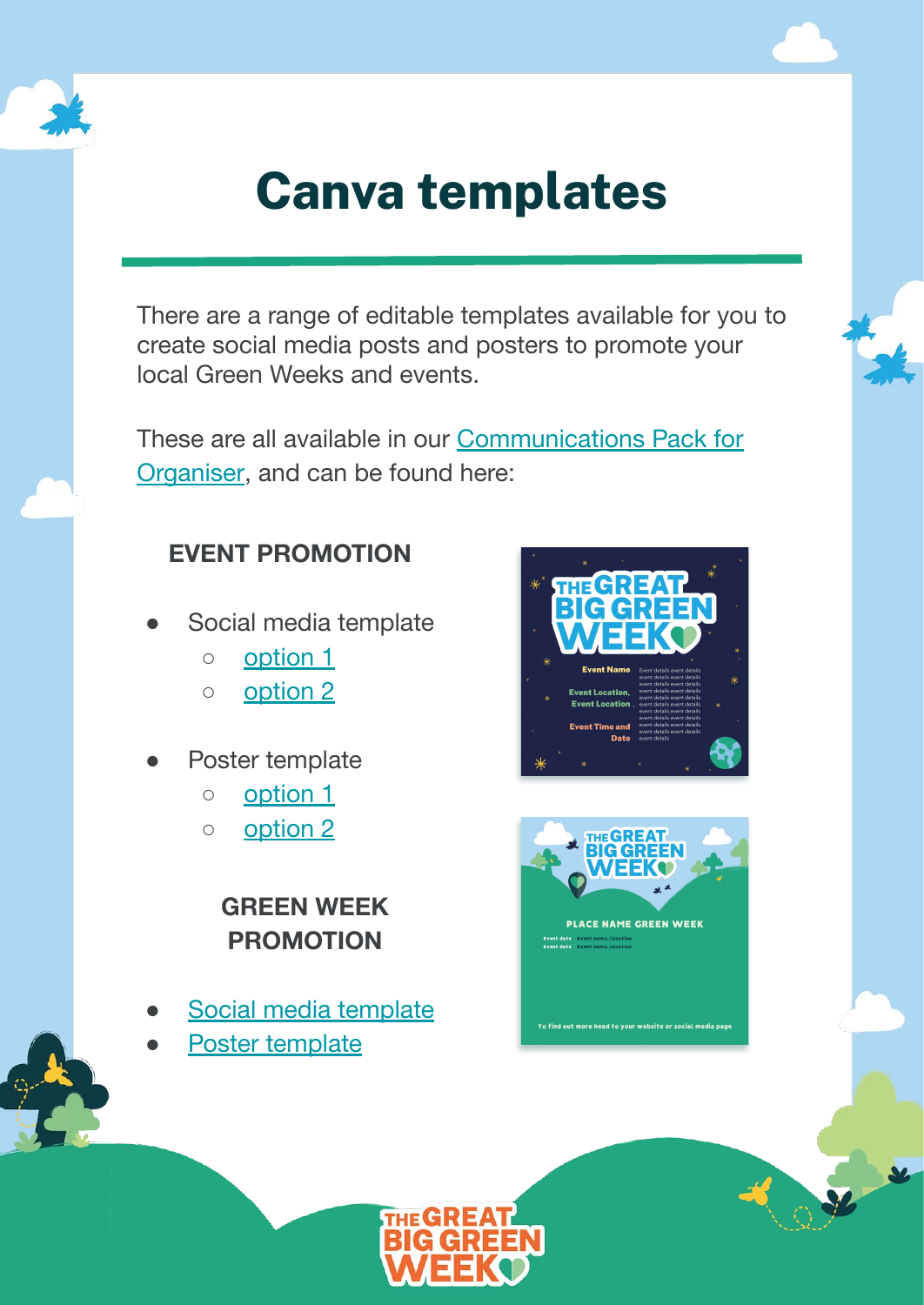<span id="page-2-0"></span>

### **Getting started**

Once you open one of the links to the templates it will open a page like this:



Click the purple 'Use this template' button below the preview of the template.

It will open up a window for you to log in or sign up to Canva. If you don't have an account already, creating one is free and simple to do.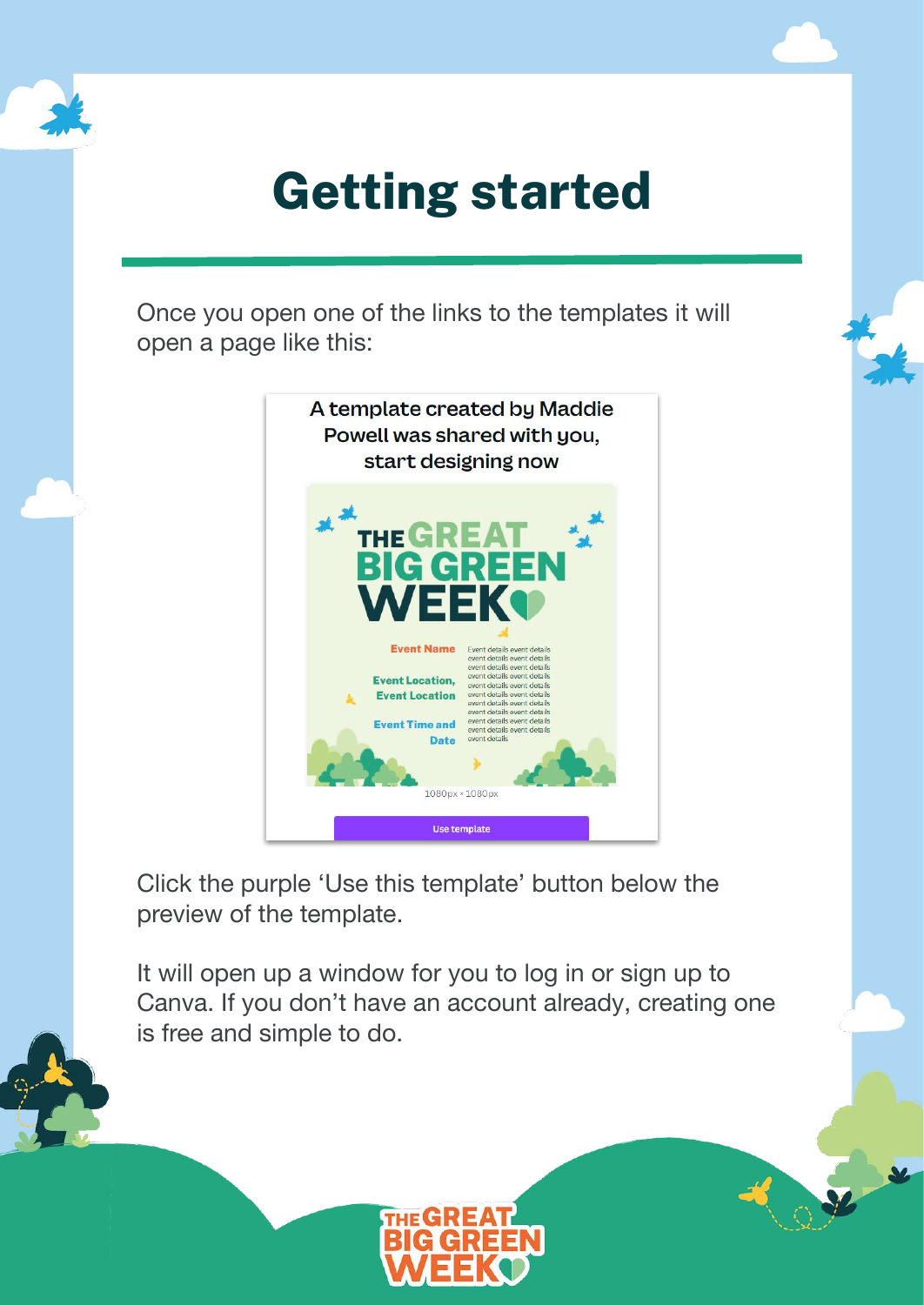

## **Getting started**

To create an account, click the purple 'sign up' button in the top right hand corner.



Clicking 'Sign Up' will bring up the following screen. You can sign up with your Google or Facebook account, or by email.

Once you are signed up and logged in, you can start editing the templates to help promote your Great Big Green Week activity!

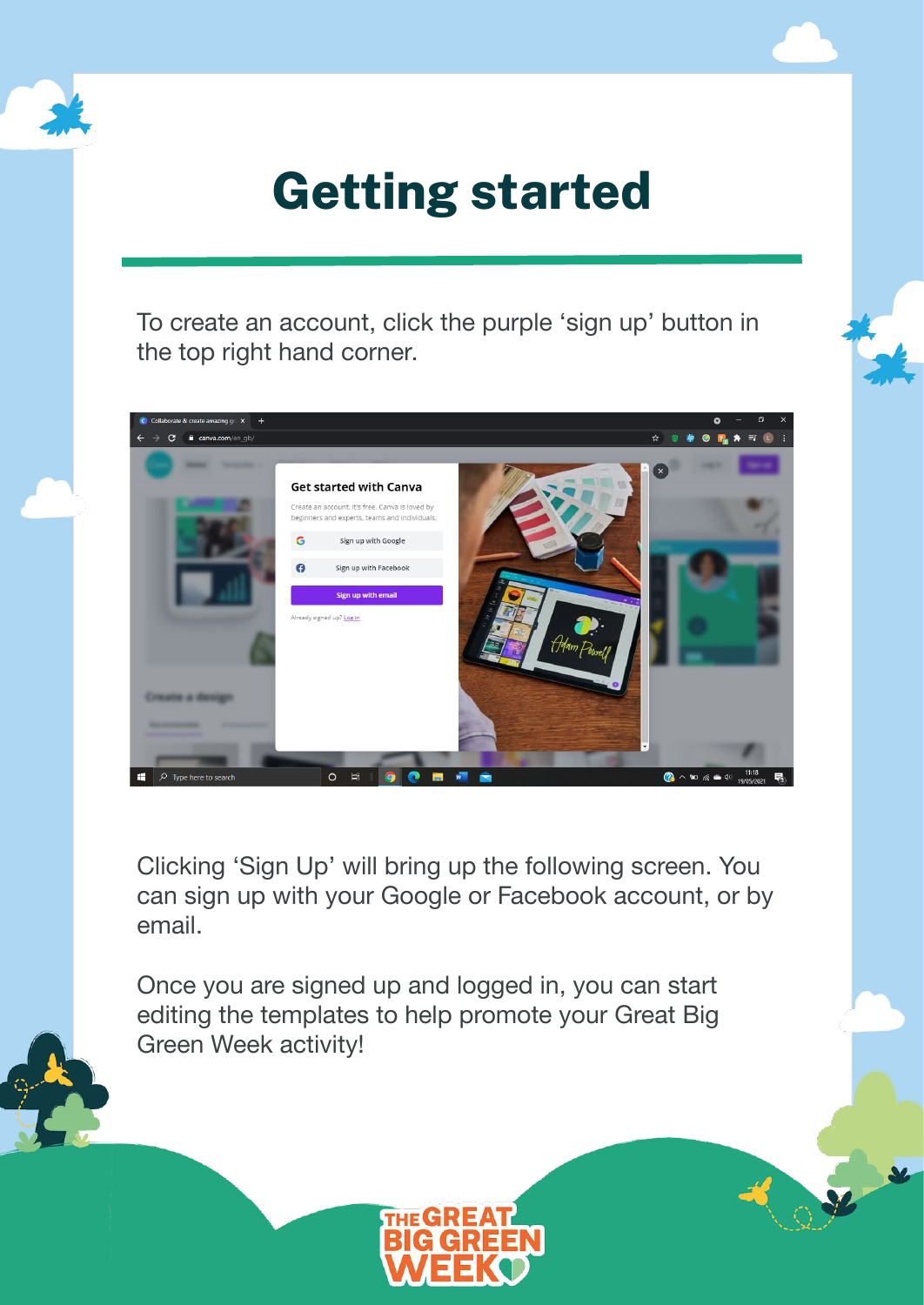<span id="page-4-0"></span>Whether it's a poster for print or a graphic to share on social media, the process of editing the templates is the same. For this example, we'll be using [this template](https://www.canva.com/design/DAE8dh-BaeI/a1n6Y5LM6_dF8ykR3fWSPQ/view?utm_content=DAE8dh-BaeI&utm_campaign=designshare&utm_medium=link&utm_source=publishsharelink&mode=preview) for creating social media post to promote a Great Big Green Week event.



The fonts and colours are all pre-set to the Great Big Green Week Theme for you so they do not need to be edited. Therefore, you do not need to worry about any of the features on the left hand side navigation panel.

You can minimise it by pressing the small arrow on the side, highlighted by the green arrow.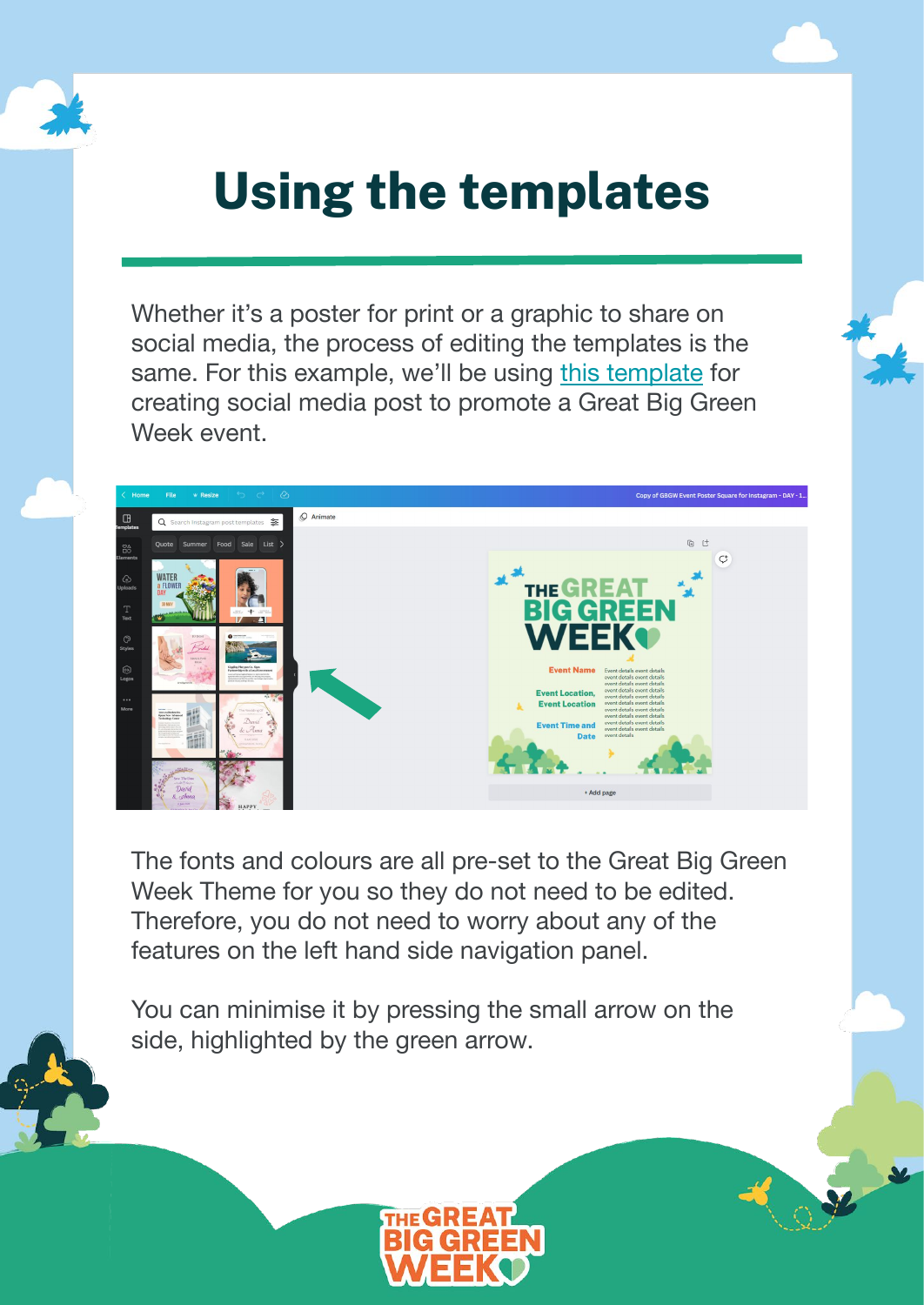For each template available, there will be different sections that you can edit and input the necessary information to share details about your event or local Green Week.



To add in your own text, click on a text box. By clicking on a text box, a blue box will appear around the text, and you can now edit the template text.

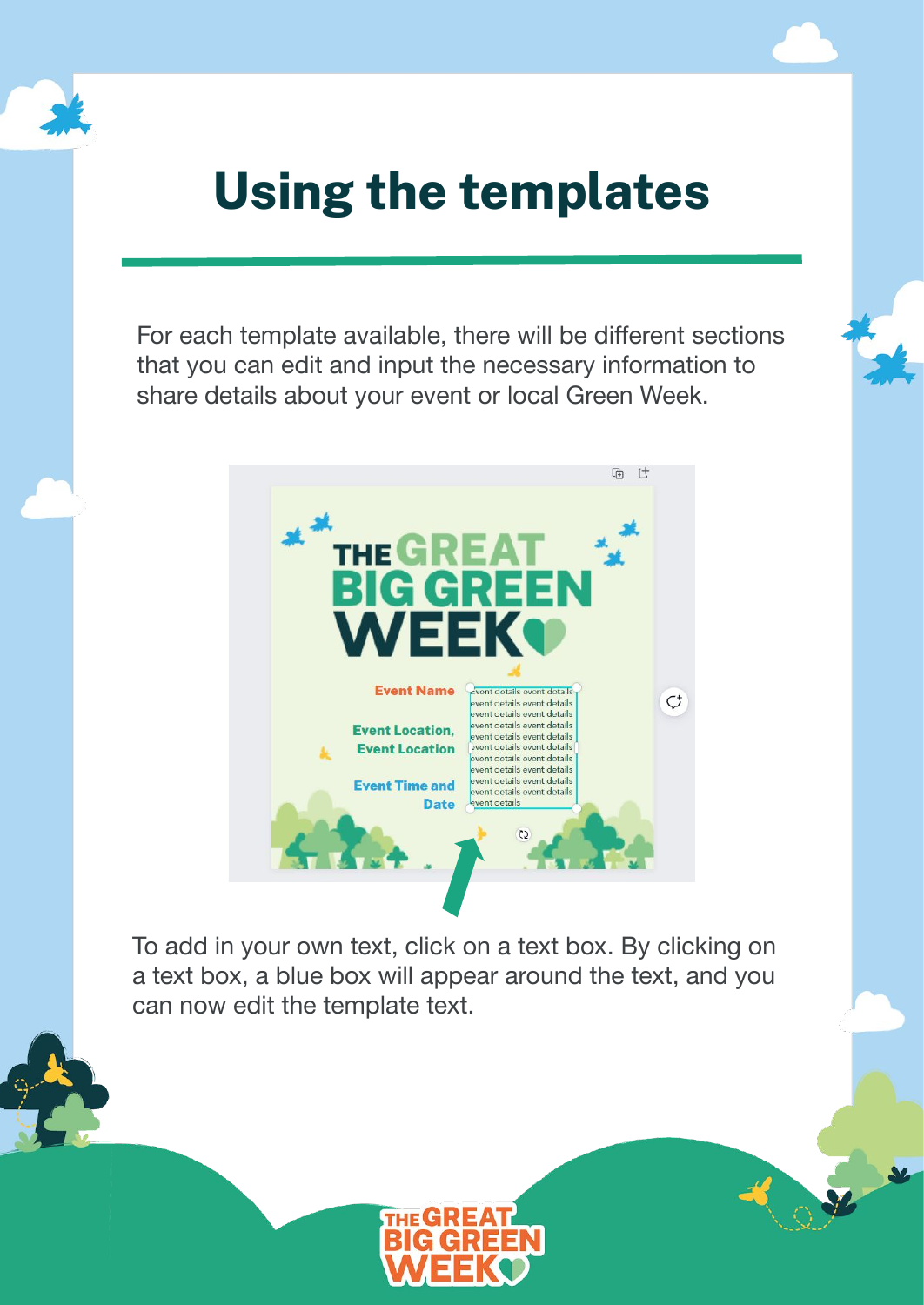

Here is an example of a finished poster advertising a local event:

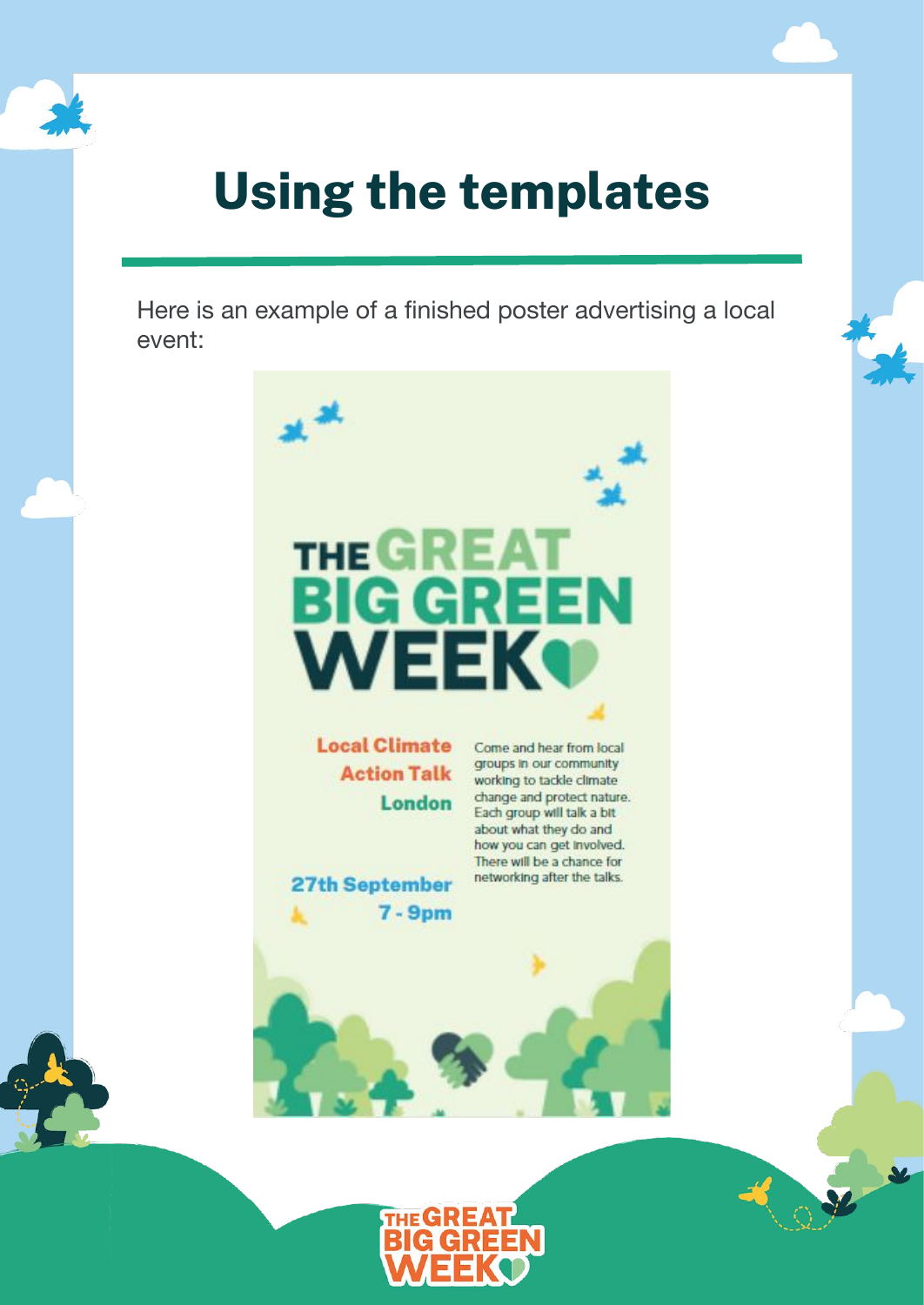You can download your graphic or poster by clicking on the 'share' button in the top right corner (shown by the green arrow) and then click download.



This will bring up the following screen. You can choose how you want to download the image by clicking on the file type box. The best option for printing is a PDF.